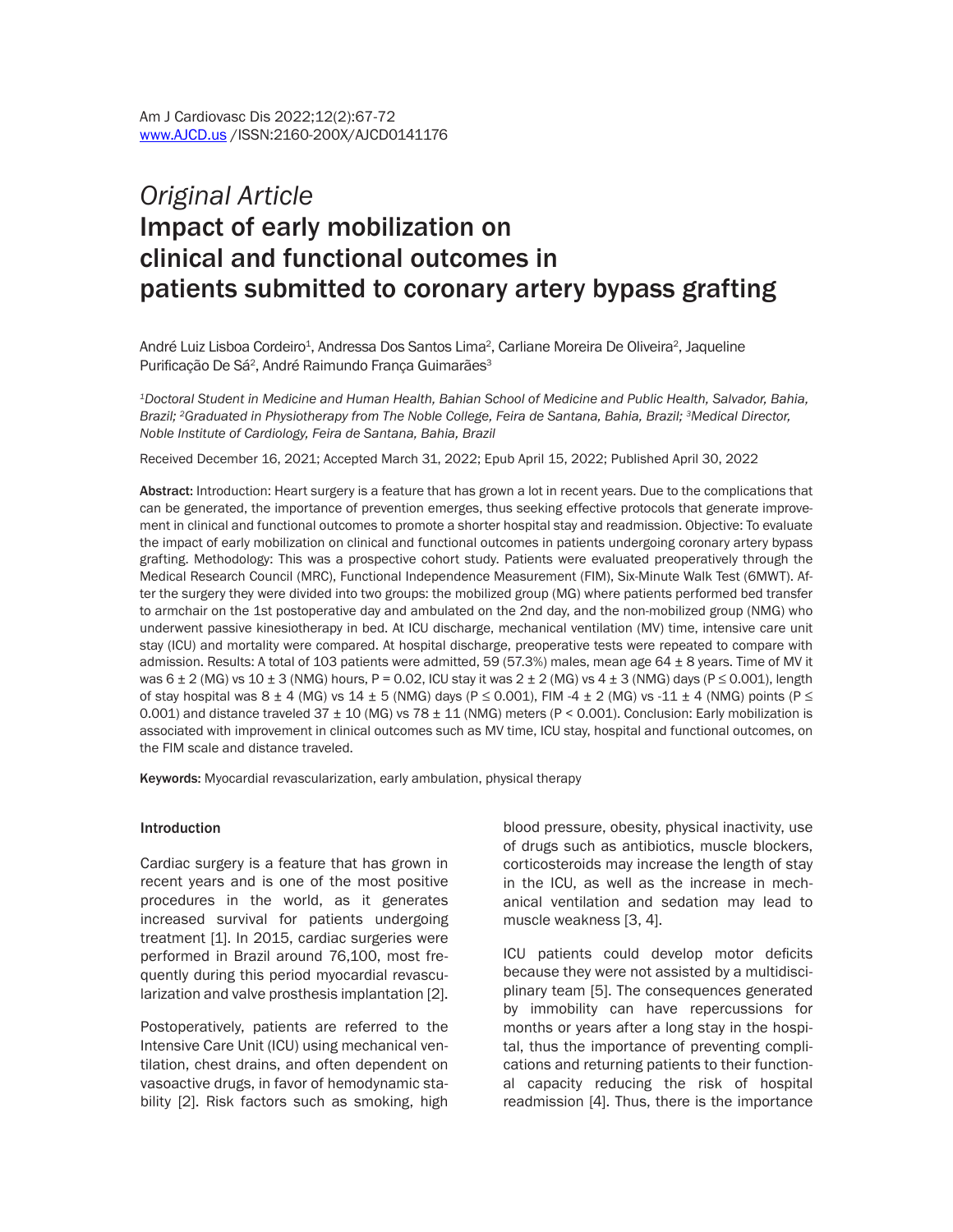of rehabilitation programs, which have been increasingly indicated and recommended for their usefulness and great effectiveness showing evidence in improving the treatment of patients with heart problems [6].

Physiotherapy has a prominent role, due to the importance of performing exercises during the postoperative. In the ICU, the term mobilization is used to relate physical activity with intensity that provides physiological benefits, such as improved central and peripheral circulation, improved ventilation, metabolism and alertness [7]. Mobilization generates great advances during the hospitalization period, it is increasingly being proven that it is safe, viable and can generate great functional results [8]. Some strategies used in mobilization are passive and active movement activity, decubitus training, cycle ergometer use, bed and bedside exercises, bed-to-chair transfer training, ambulation among many other exercises [6].

Thus, clinical outcomes became positive from the use of early mobilization in many ICU patients with various pathologies and demonstrated beneficial results in physical functioning, greater functional mobility, pain reduction and shorter hospital stay [9].

However, there are few studies that demonstrate the effectiveness of early mobilization in patients undergoing cardiac surgery and, thus, we do not see many results that prove the great benefits in the clinical outcome of these patients. Therefore, the aim of this study is to observe the impact of early mobilization on clinical and functional outcomes in patients undergoing coronary artery bypass grafting.

## Material and methods

This is a prospective cohort study conducted at a referral cardiology hospital in the interior of the state of Bahia from January 2019 to October 2019. The research was approved by the Research Ethics Committee of the Noble Faculty (No. 2.088.633), and all participants, upon being invited to participate and agreeing, signed the Informed Consent Form before the study began.

## *Eligibility criteria*

We included individuals of both sexes, aged 18 years or older and submitted to myocardial revascularization via median sternotomy with cardiopulmonary bypass. Exclusion criteria were patients with previous previous cardiac surgery, patients with any type of physical limitation such as amputation or need to use an auxiliary device, as well as pre-existing pulmonary disease such as chronic obstructive pulmonary disease or restrictive, neurological sequelae and neuromuscular diseases such as amyotrophic lateral sclerosis and myasthenia gravis.

#### *Study protocol*

All patients had their peripheral muscle strength assessed preoperatively by the Medical Research Council (MRC). In addition, functional independence was assessed using the Functional Independence Measurement (FIM) and distance covered by the Six-Minutes Walking Test (6MWT).

After the evaluation, the patients were referred to the operating room and soon after to the ICU. During the time spent in this unit no researcher had any influence on the conducts performed by physiotherapy. On ICU discharge day, it was verified which patients underwent early mobilization. For this study early mobilization was defined as the patient who performs bed transfer to armchair on the first postoperative day and who ambulates on the second day.

Patients who underwent these two conducts were referred to the mobilized group (MG) and those who underwent passive kinesiotherapy in bed went to the non-mobilized group (NMG). Also, at this time of ICU discharge, clinical outcomes such as mechanical ventilation time (MV), length of ICU stay and ICU mortality were compared.

The patients went to the inpatient unit where they continued to receive physical therapy assistance, without interference from the researchers. At hospital discharge, other clinical outcomes were analyzed, such as length of stay and hospital mortality. Functional tests (MRC, FIM and 6MWT) were repeated to compare admission with discharge and between mobilized and non-mobilized groups. Evaluations at all times were performed by a blinded examiner.

## *Measuring instruments*

The first assessment is the MRC scale tests the peripheral muscle strength with the patient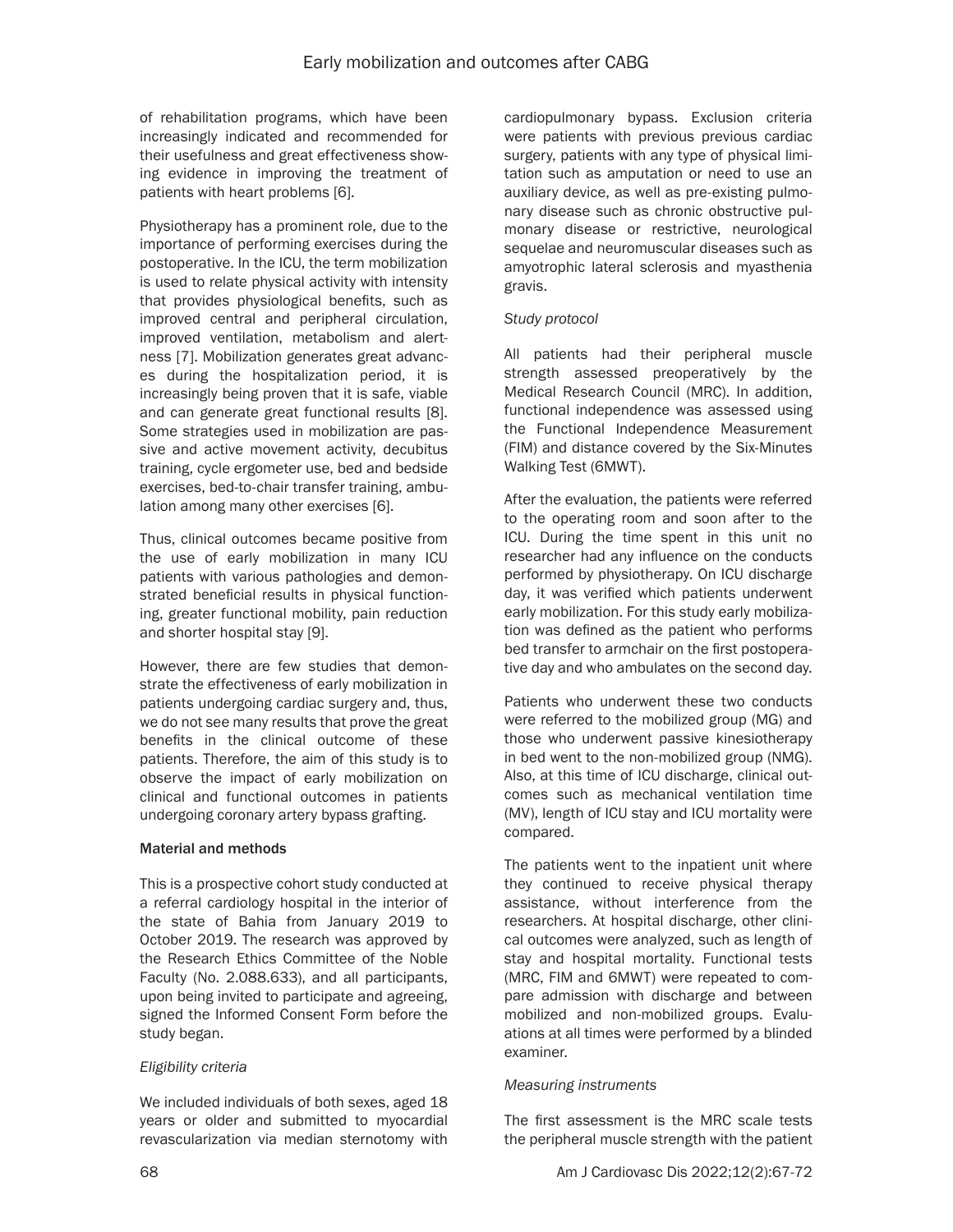| "ס                      |             |              |                 |
|-------------------------|-------------|--------------|-----------------|
| Variable                | MG (n-55)   | NMG (n-48)   | P               |
| Sex                     |             |              | $SS^a$          |
| Male                    | 31 (56%)    | 28 (58%)     |                 |
| Female                  | 24 (44%)    | 20 (42%)     |                 |
| Age (years)             | $63 + 9$    | $64 \pm 8$   | $SS^b$          |
| BMI ( $kg/m2$ )         | $25 \pm 4$  | $26 + 4$     | $SS^b$          |
| Comorbidities           |             |              |                 |
| SAH                     | 31 (56%)    | 25 (52%)     | $SS^a$          |
| DМ                      | 22 (40%)    | 19 (40%)     | SS <sup>a</sup> |
| DLP                     | 20 (36%)    | 17 (35%)     | $SS^a$          |
| Smoking                 | 8 (15%)     | 6(13%)       | $SS^a$          |
| Sedentary lifestyle     | 13 (24%)    | 13 (27%)     | $SS^a$          |
| Number of grafts        | $2 \pm 1$   | $2 \pm 1$    | $SS^b$          |
| Surgery time (min)      | 254 ± 66    | $278 \pm 79$ | SS <sup>b</sup> |
| CPB time (min)          | $88 \pm 22$ | $94 \pm 31$  | SS <sup>b</sup> |
| Aortic clamping time    | $99 \pm 34$ | $107 + 44$   | $SS^b$          |
| <b>Number of Drains</b> | 2 ± 1       | $2 \pm 1$    | $SS^b$          |

Table 1. Clinical and surgical characteristics of patients undergoing coronary artery bypass grafting

a. Chi-square test; b. Independent Student's t test; BMI-Body Mass Index; SAH-Systemic arterial hypertension; DM-Diabetes Mellitus; DLP-dyslipidemia; CPB-cardiopulmonary bypass; SS-No significance (P > 0.05).

lying supine, ventral, lateral and sitting. Consist of bilateral assessment of upper and lower limbs to reduce dominance influences and possible asymmetrical involvement of muscle groups. Twelve muscle groups are evaluated. The movements evaluated are shoulder abduction, elbow flexion, wrist extension, hip flexion, knee extension and ankle dorsiflexion. The best score obtained (comparing both sides) is recorded. Its grading ranges from 0 to 5, where 0 there is no visible muscle contraction and 5 the normal force. To obtain a total score ranges from 0 (complete tetraparesis) to 60 (normal) [10].

The second evaluation was made using the functional independence measurement questionnaire (FIM). The FIM aims to quantitatively evaluate the care requested by a person to perform a series of motor and cognitive tasks of daily living. Self-care, transfer, locomotion, sphincter control, communication, and social cognition, including memory, social interaction, and problem solving, were evaluated. The activity evaluated receives a score from 1 (total dependence) to 7 (complete independence), so the total score ranges from 18 to 126. It is very

important to emphasize that the FIM is not a self-applied instrument and requires training for its use [11].

The third evaluation was the six-minute walk test that aims to evaluate the submaximal functional capacity of the individual to perform daily activities. The test was performed in the hospital corridor with a time of six minutes according to the patient's capacity, was measured before and after the test the blood pressure, pulse saturation, heart rate and observed symptoms of fatigue and dyspnea. Performed with the help of two professionals with verbal stimuli in the incentive to complete the test. It was noted the course covered the number of turns performed in six minutes, calculating the variables [12].

## *Data analysis*

Data were analyzed using the Statistical Package for Social Sciences 20.0 software. Normality was assessed by the Shapiro-Wilks test. Data were expressed as mean and standard deviation. Categorical variables were verified using Chi-square. Comparison between groups was performed using the independent Student's t test. To evaluate some variables, we calculated the delta, which represents the preoperative value minus hospital discharge. It was considered significant when P < 0.05.

## **Results**

During the research period, 120 patients were admitted, 17 of whom were excluded (1 due to previous cardiac surgery, 3 due to physical limitation, 13 due to pre-existing pulmonary disease). The prevalence was male with 59 patients (57.3%) and with a mean age of  $64 \pm 8$ years. Table 1 shows the intergroup analysis of the clinical data; homogeneity between them can be observed.

Table 2 shows the clinical and surgical results between the groups submitted to coronary artery by-pass grafting. Of the analyzed variables the time of MV presented a statistically significant value ( $P = 0.02$ ), as well as the length of stay in the ICU and hospital  $(P < 0.001)$ .

Table 3 shows the functional results between the groups submitted to myocardial revascularization. Comparing the results of the groups on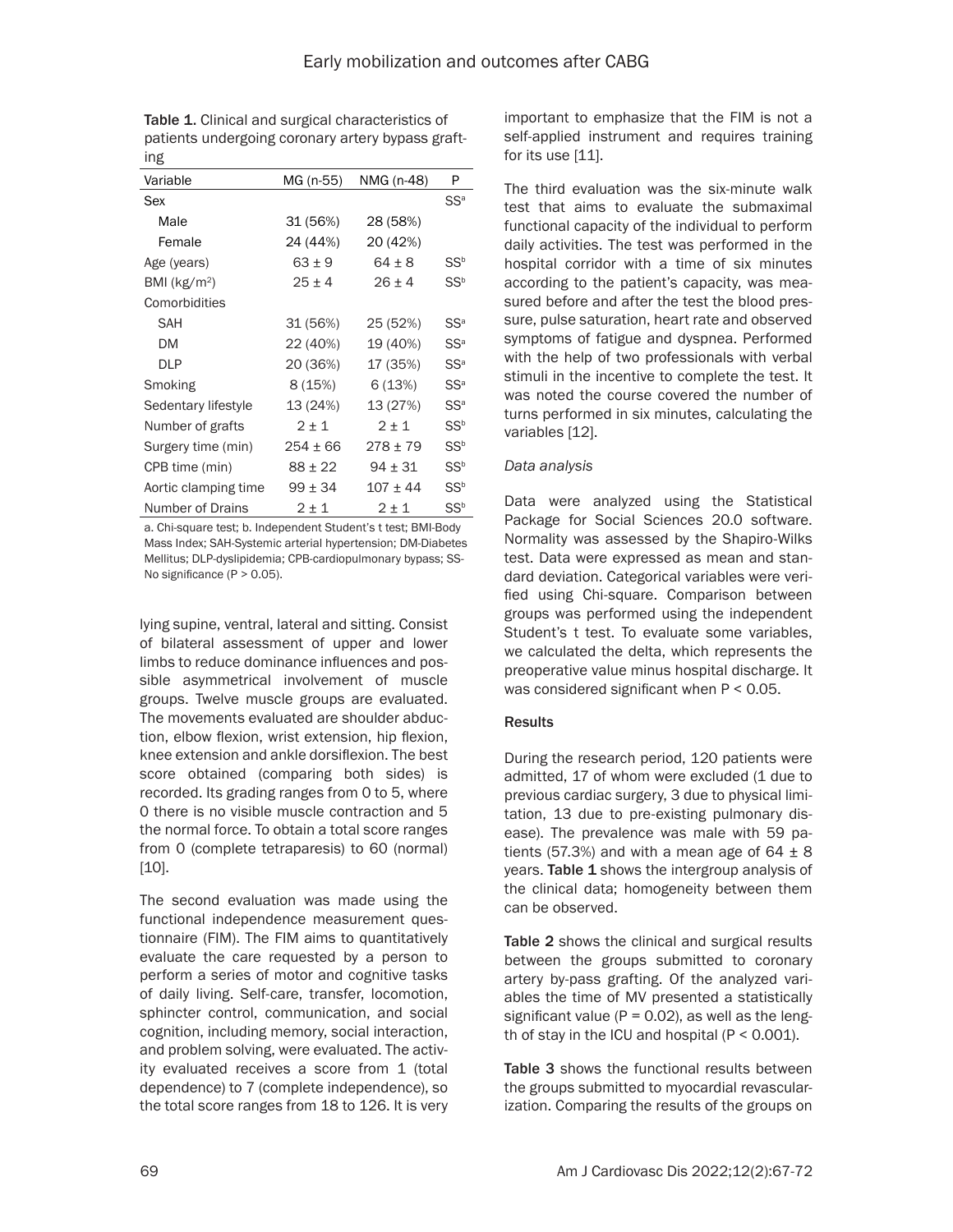| MG (n-55) | NMG (n-48) | P                      |  |  |  |
|-----------|------------|------------------------|--|--|--|
| $6 + 2$   | $10 + 3$   | 0.02 <sup>a</sup>      |  |  |  |
| 1(2%)     | 2(4%)      | $SS^b$                 |  |  |  |
| 1(2%)     | 2(4%)      | $SS^b$                 |  |  |  |
| $2 + 2$   | $4 + 3$    | $< 0.001$ <sup>a</sup> |  |  |  |
| $8 + 4$   | $14 \pm 5$ | $< 0.001$ <sup>a</sup> |  |  |  |
|           |            |                        |  |  |  |

Table 2. Clinical and surgical results among the groups submitted to coronary artery bypass grafting

a. Independent Student's t test; b. Chi-square test; MV-Mechanical Ventilation; ICU-Intensive Care Unit; SS-No significance (P > 0.05).

Table 3. Functional results among the groups submitted to coronary artery bypass grafting

| Variable                  | MG (n-55)  | NMG (n-48) | Pа      |
|---------------------------|------------|------------|---------|
| <b>FIM</b>                |            |            |         |
| Preoperative              | $125 + 1$  | $125 + 1$  | SS      |
| <b>Hospital Discharge</b> | $121 + 2$  | $114 + 4$  | < 0.001 |
| Δ                         | $-4 + 2$   | $-11 + 4$  | < 0.001 |
| <b>MRC</b>                |            |            |         |
| Preoperative              | $58 + 1$   | $59 + 1$   | SS      |
| <b>Hospital Discharge</b> | $55 + 2$   | $54 + 3$   | SS      |
| Λ                         | $-3 + 2$   | $-5 + 2$   | SS      |
| Travelled distance        |            |            |         |
| Preoperative              | $402 + 23$ | $390 + 31$ | SS      |
| <b>Hospital Discharge</b> | $365 + 33$ | $312 + 39$ | 0.02    |
| Δ                         | $37 + 10$  | 78 + 11    | < 0.001 |

a. Independent Student's t test; FIM-Functional Independence Measure; MRC-Medical Research Council; SS-No significance (P > 0.05).

the FIM scale and the distance covered in Delta both presented the significance of  $P \leq$ 0.001. There were losses in the mobilized and non-mobilized group, but when compared the loss was smaller in the mobilized group.

## **Discussion**

In the present study it was found that clinical factors such as mechanical ventilation time, ICU stay and hospital stay, and functional factors such as functional independence and walking distance were significantly better in the group that performed early mobilization. It is noteworthy that the study points to the damage that can occur when the patient has no indication to start physical activities.

It can be observed that these highlighted variables are associated with the execution of the protocol where it was applied quickly and effectively after the first postoperative day, which according to Brito et al. [13] the ultimate goal

of early mobilization in MV patients is to reduce the loss mobility, increase functional independence and favor ventilatory weaning.

Luna et al. [14] stated that early mobilization in the ICU is possible and effective, at no additional cost, allowing the patient to be discharged faster, demonstrating the beneficial effects of the protocol. The purpose of this study is to confirm that early mobilization is a great tool for the recovery of these patients and should be used effectively.

There are several factors that can lead to functional decline in the postoperative period of cardiac surgery, mobilization appears as an alternative, proving to be safe and viable.

Santos et al. [15] in their longitudinal and retrospective study argue the importance of mobilizing the patient, ie, getting him or her out of bed early, as it has an impact on the maintenance and preservation of functionality and may reduce the chances of clinical diseases and hospital death, as demonstrated in our study, through functional, clinical and surgical variables.

Laizo et al. [16] verified the hospital stay in patients who underwent cardiac surgery. It was identified that one of the causes of prolonged ICU stay is due to respiratory complications and hemodynamic instability. Although the present study has different objectives, it was verified that in both cases, when the patient is prepared and evaluated preoperatively, there are fewer losses in the general clinical picture, thus demonstrating significance regarding ICU stay and stay hospital.

The ICU mortality rate is a worrying factor and the same is addressed in the study by Santos et al. [15], where they reported that the number of deaths was relevant, as it is linked to patients who had severe clinical conditions, especially in the pre-intra and postoperatively. However, our study did not obtain significance in relation to the data, since the profile of patients mostly underwent elective surgeries, which generate better patient preparation, thus reducing risks and complications. Since we did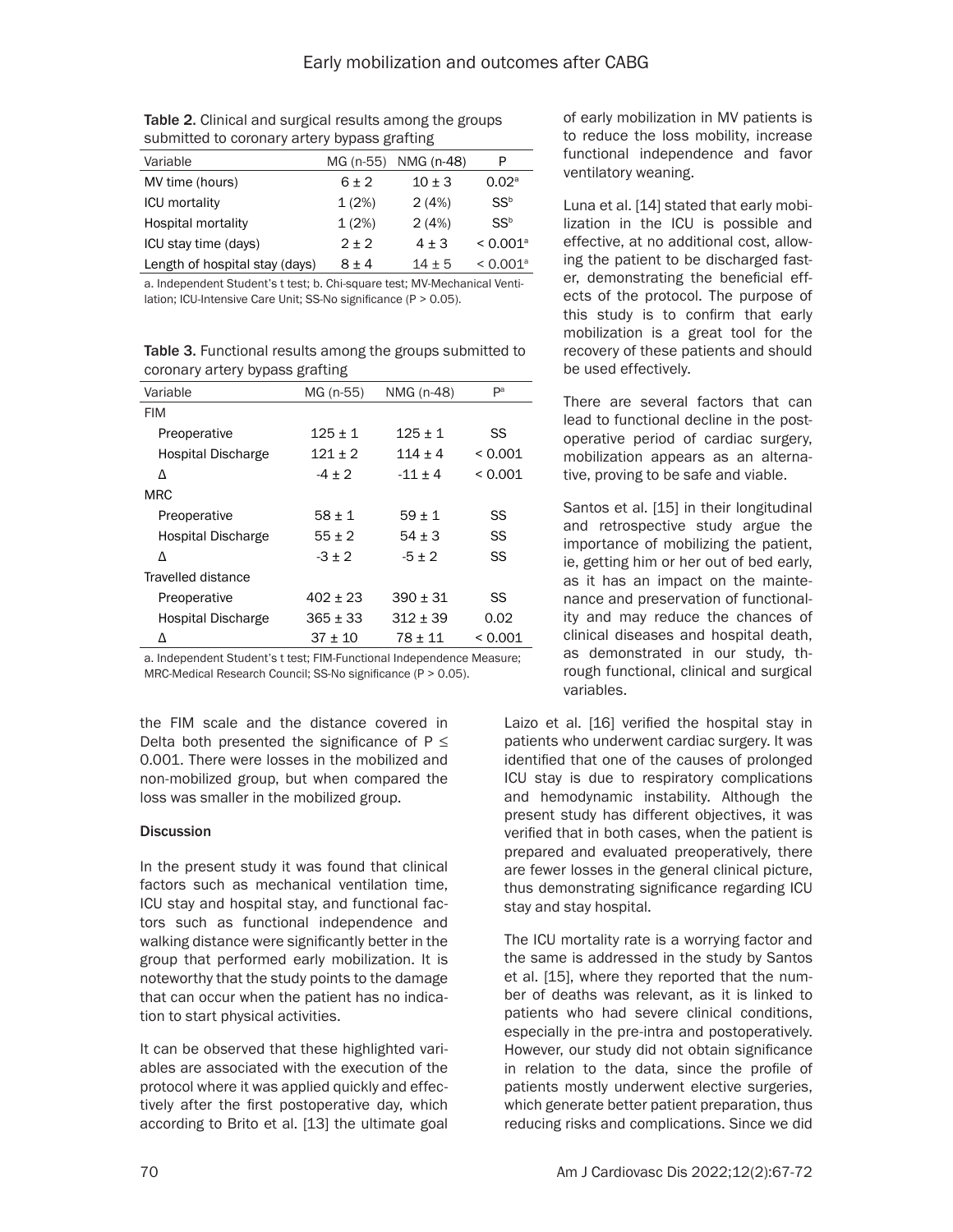not obtain urgent clinical cases thus decreasing the rich during surgery and postoperatively, this cannot be correlated with the study presented above.

Burtin et al. [17] found that the use of a cycle ergometer is possible and reliable in an ICU, leading to an improvement in functional capacity, with no changes in cardiorespiratory parameters. Our study was limited to sedation training and orthostasis, ambulation where it was applied throughout the hospitalization period, since the cycle ergometer obtained good results, so its integration into the protocol is important.

Our mobilization protocol was based on sedation, ambulation between the first and second day. In the Cacau et al. [18] study was investigate the integration of virtual reality in the mobilization protocol, which served as a tool to evaluate functionality improvement, proving its satisfactory gain and its effectiveness. Contribution to a greater ability in locomotion, evolving until the moment of hospital discharge.

Another promising resource was evaluated by Cerqueira et al. [19], where he used neuromuscular electrostimulation (NMES) to prevent muscle trophism, to avoid functional decline and impairment of quality of life. However, NMES did not show effectiveness in these requirements nor for ambulation, as they may be associated with the severe health status of patients who were debilitated and with preoperative restrictions.

Fernandez et al. [20], in a systematic review, analyzed and evaluated interventions based on rehabilitation and early mobilization in critically ill patients. Through the study can confirm that there are results in advancing the improvement of muscle strength, functionality, reduced time of MV and hospitalization, hospital discharge and activities of daily living. This paper reiterates the conclusions of the present study.

In this study, significance was presented in the distance covered, demonstrating that after early mobilization in the recovery of mobilized patients, an improvement in the results of this scope was obtained. Cordeiro et al. [21], in their study, did not show any interference with early ambulation while staying in the intensive care unit or hospital discharge, which emphasizes that the number of patients mobilized may have interfered with the result, also because it is not a routine to walk in the unit intensive therapy.

We believe that the findings verified in this study can be repeated in patients undergoing other major surgeries, such as lung and upper abdomen surgeries, however, as it was not the direct objective of the present study, we cannot guarantee such reproduction of results.

The limitations of this study are that it does not evaluate patients through the severity state scale, which analyzes whether the mortality rate was low due to the clinical case of the patients. No sample size calculation was performed to determine if there is a margin of error to validate the search parameters.

## **Conclusion**

It was concluded that early mobilization in patients undergoing coronary artery by-pass grafting contributed to the improvement of clinical outcomes such as reduced MV time, ICU stay and hospital stay. Functional outcomes demonstrated effects by maintaining muscle strength and functionality. Thus, allowing to demonstrate that this protocol is extremely important for the recovery of patients submitted to this surgery.

## Disclosure of conflict of interest

## None.

Address correspondence to: André Luiz Lisboa Cordeiro, Doctoral Student in Medicine and Human Health, Bahian School of Medicine and Public Health, Red Bird Street, Salvador Dali Condominium, Number 47, Lagoa Salgada, Feira de Santana, Bahia, Brazil. Tel: +55-75-998226086; E-mail: [andrelisboacordeiro@gmail.com](mailto:andrelisboacordeiro@gmail.com)

## References

- [1] Asgari MR, Jafarpoor H, Soleimani M, Ghorbani R, Askandarian R and Jafaripour I. Effects of early mobilization program on the heart rate and blood pressure of patients with myocardial infarction hospitalized at the coronary care unit. Middle East J Rehabil Health 2015; 2: e24168.
- [2] Silva LN, Marques MJS, Lima RS, Fortes JVS, Silva MGB, Baldez TEP, Costa MAG, Oliveira RL and Borges DL. Retirada precoce do leito no